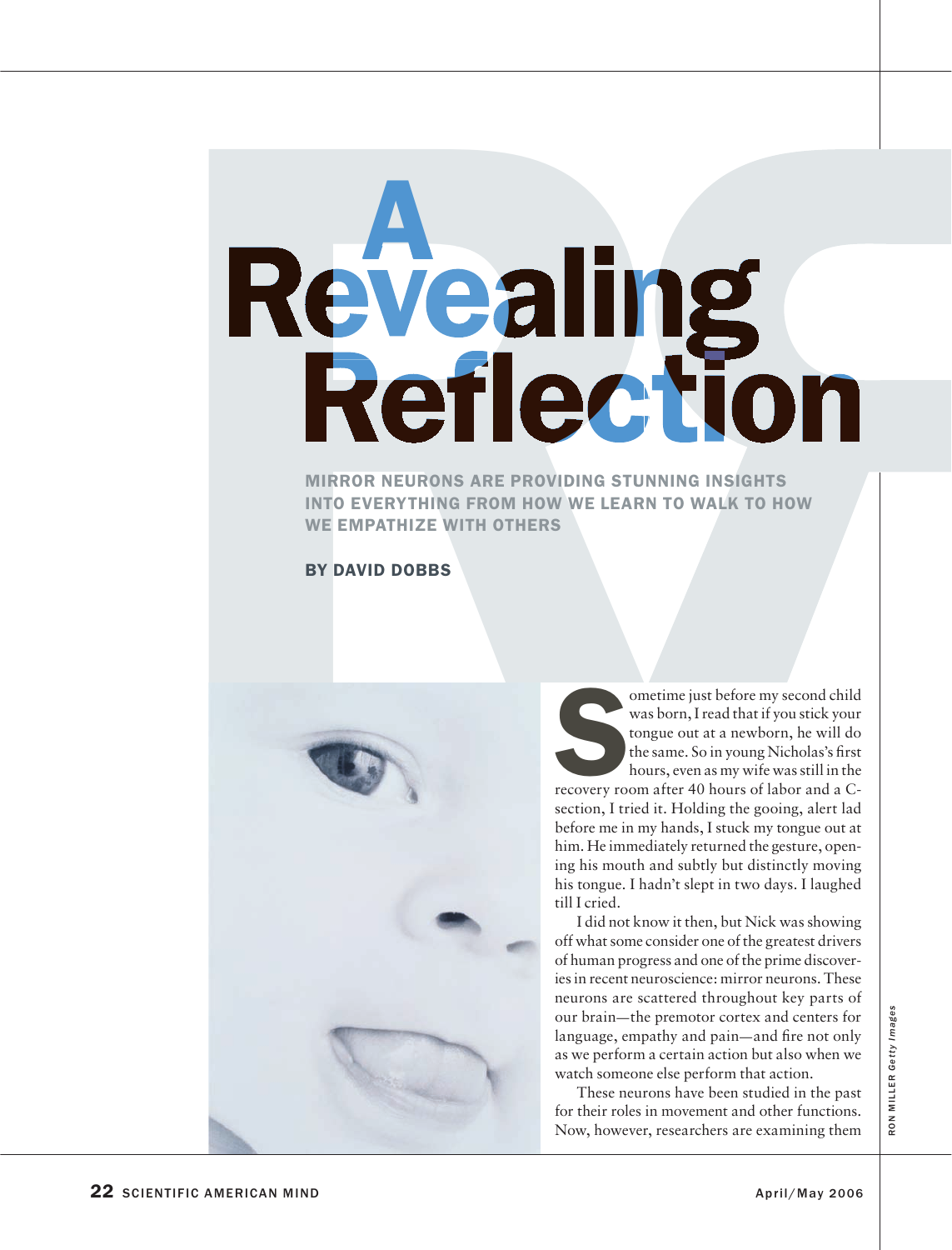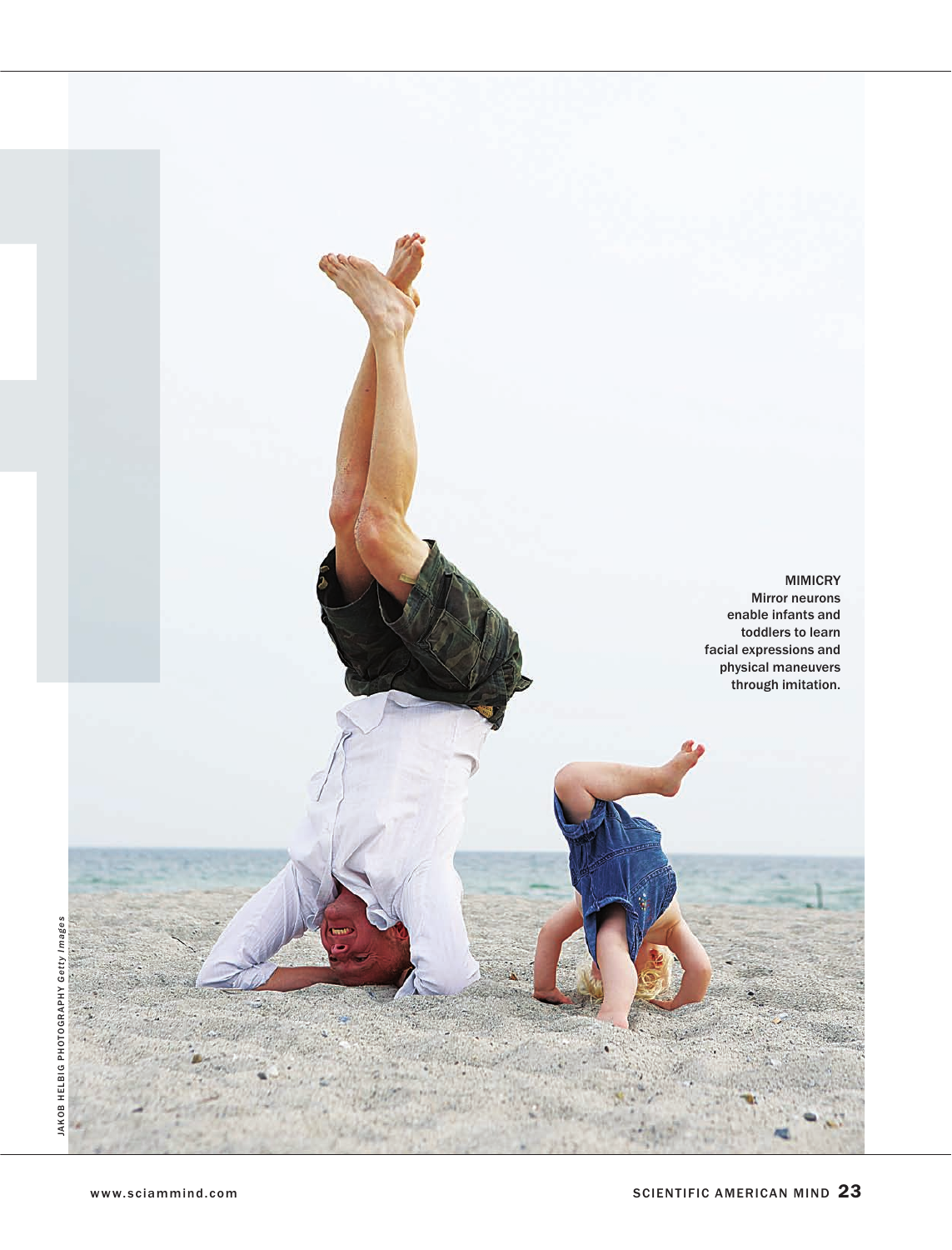intensely for what seems to be an additional function—the way they fire in response to something observed. The discovery of this mechanism, made about a decade ago, suggests that everything we watch someone else do, we do as well—in our minds. At its most basic, this finding means we mentally rehearse or imitate every action we witness, whether it is a somersault or a subtle smile. It explains much about how we learn to smile, talk, walk, dance or play tennis. At a deeper level, it suggests a biological dynamic for our understanding of others, the complex exchange of ideas we call culture, and psychosocial dysfunctions ranging from lack of empathy to autism. Comprehending mirror neurons helps us make sense of everything from why yawns are contagious to why, watching Lawrence Olivier fall to his knees, we share Hamlet's grief for Ophelia.

When we see another person yawn, mirror neurons in primal brain regions tell us to do the

> same. Group laughter can be catching, too.

**CONTAGION** 

For some, this explanatory power makes mirror neurons the biggest neuroscientific discovery in recent times. "This completely changes the way we think about how the brain works," says Marco Iacoboni, a mirror-neuron researcher at the University of California, Los Angeles. Cognitive

neuroscientist Vilayanur S. Ramachandran of the University of California, San Diego, even ventures that "mirror neurons will do for psychology what DNA did for biology: they will provide a unifying framework and help explain a host of mental abilities that have hitherto remained mysterious and inaccessible to experiments." In Ramachandran's view, mirror neurons may clarify not only how we come to learn and to understand others but how humans took a "great leap forward" about 50,000 years ago, acquiring new skills in social organization, tool use and language that made human culture possible.

# The Raisin Incident

Big-picture speculation is not needed to see the wonder of mirror neurons, however. Even their basics astonish.

The neuroscientists who discovered the cells found them by happenstance. Giacomo Rizzolatti, Vittorio Gallese and Leonardo Fogassi of the University of Parma in Italy had run electrodes to individual neurons in a monkey's premotor cortex, to study neural activity as the mon-

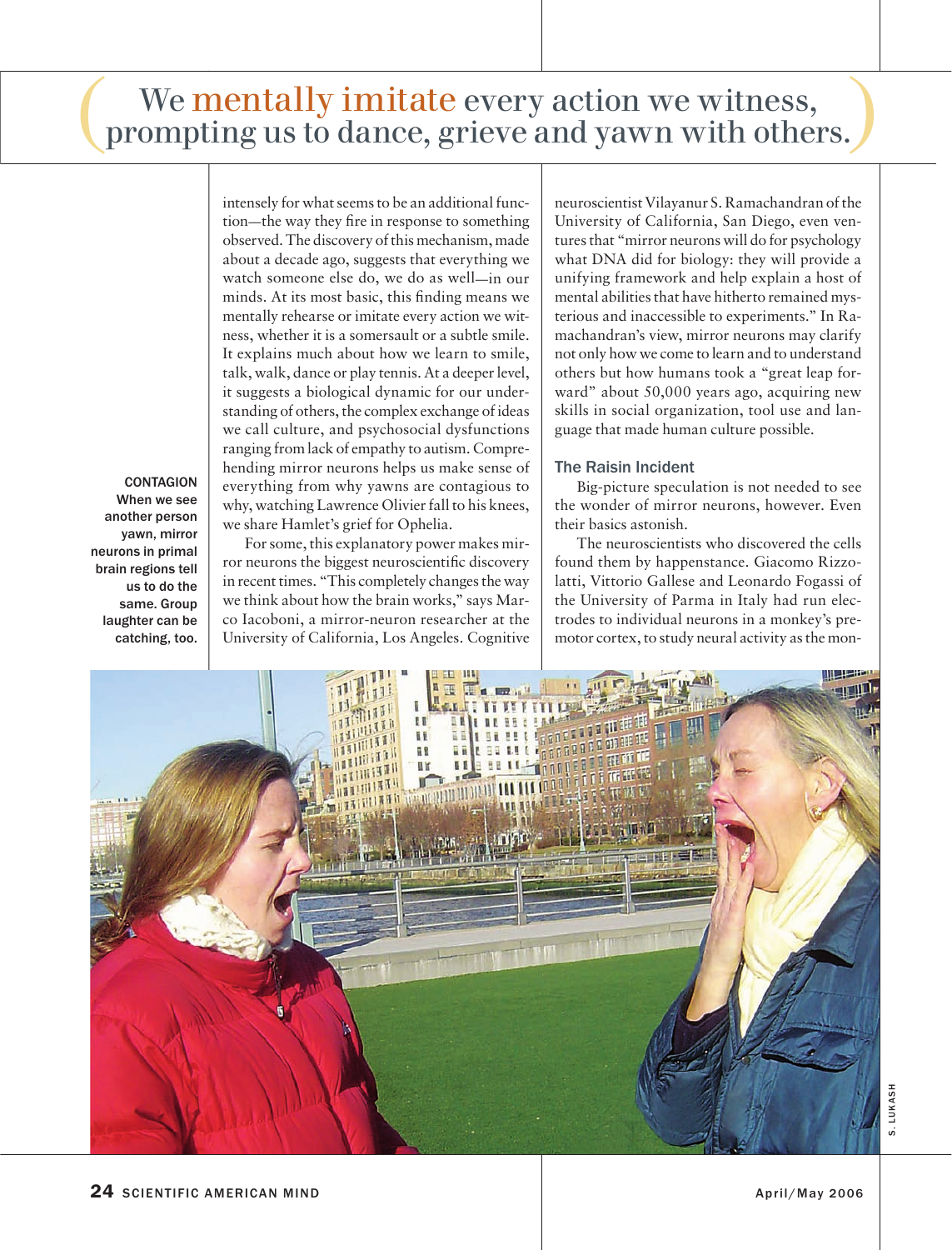key reached for different objects. The eureka moment came when Fogassi walked into the room where the macaque was and casually reached out and picked up a raisin. As the monkey watched him, its premotor neurons fired just as they had earlier, when the monkey had picked up the raisin itself. The men could hardly believe what they had witnessed. But after replicating that experiment and similar ones many times, they realized they had discovered something new, and in a series of 1996 papers they gave the "mirror neurons" their name.

Since then, the Parma team, working often with Iacoboni, Michael A. Arbib of the University of Southern California and Christian Keysers of the University of Groningen in the Netherlands, has significantly expanded those findings. The researchers have learned, for instance, that mirror neurons do not just fire when an animal is watching someone else perform an action. Mirror neurons also fire if a monkey hears the sound of someone doing something it has experienced—say, tearing a piece of paper. And as the scientists began studying humans (using brain imaging rather than electrodes), they found groups of mirror neurons in higher numbers and in more places than occur in monkeys. Mirror neurons revealed themselves in the premotor cortex and the inferior parietal areas—associated with movement and perception—as well as in the posterior parietal lobe, the superior temporal sulcus and the insula, regions that correspond to our abilities to comprehend someone else's feelings, understand intention and use language.

### From Action to Understanding

Unlike monkeys, humans also use mirror neurons to directly imitate actions and to understand their meanings. It appears we use mirror neurons to learn everything from our first smiles and steps to our most suave expressions and graceful dance moves. We also use them to appreciate these things, to feel the meaning behind a smile or to enjoy—in a sense by doing it at a premotor neural level—the thrill of hitting a tennis ball as we watch a Pete Sampras backhand.

These functions became evident in the first round of mirror-neuron studies in the late 1990s. Since then, imaging studies have shown that mirror neurons in humans encompass many more areas and functions. In 1998 Rizzolatti and Arbib discovered that one of the regions particularly rich in mirror neurons is the famous Broca's area, which Paul Broca found in the 1850s to be critical for language processing.



Mirror-neuron theory began to mesh with existing language theory, which held that actions have a syntax similar to that of spoken or signed language. For mirror neurons, "hand grasps ball" is the same whether it is an action or expressed in sign language or a spoken sentence. Thus, language arises from the syntactic understanding generated by our mirror neurons. This idea gained credence in 2005: an international team that included Gallese and Rizzolatti found that when people listened to sentences describing actions, the same mirror neurons fired as would have had the subjects performed the actions themselves or witnessed them being performed. Remarkably, the cells responded to an abstract representation of a process that would seem to be quite visual and visceral.

Another major insight relates to our understanding of other people's intentions and emotions. Several studies have demonstrated the dynamics of empathy, two with particular elegance.

One, described by Iacoboni in 2005, shows that our mirror neurons work in elaborate sets. We possess a basic set of mirror neurons corresponding to an action's most essential form reaching, for instance—that is supplemented by other groups of mirror neurons that selectively

# (The Author)

DAVID DOBBS (www.daviddobbs.net) profiled Joseph LeDoux and his work on fear in the February/March issue of *Scientific American Mind.* 

EMPATHY Theatergoers feel the pain of an actress spurned because their mirror neurons fire as if they were experiencing their own rejection firsthand.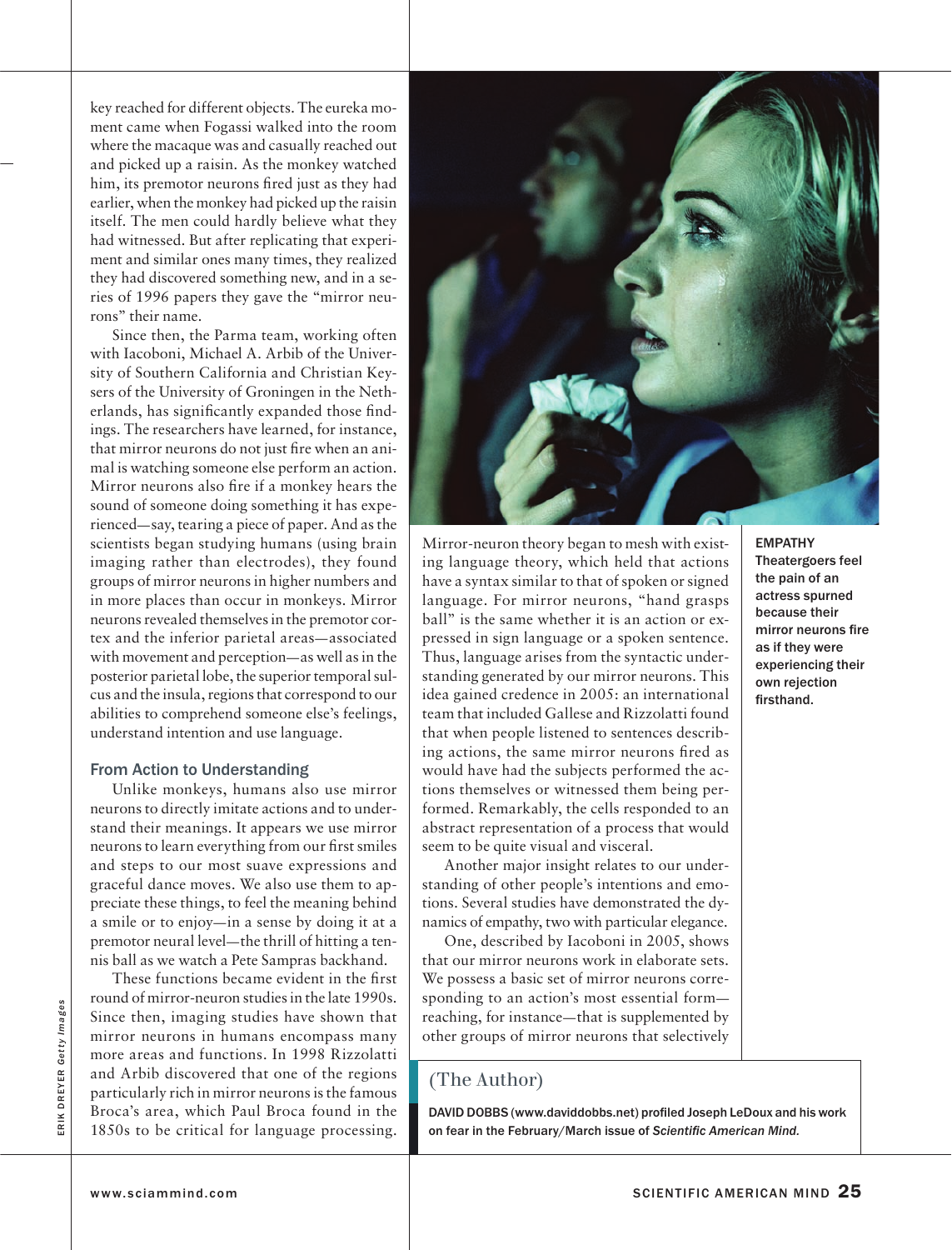# More complex mirror-neuron systems may have sparked the advance of human cultures 50,000 years ago.



Neurons inside the red outline fired when one test individual experienced disgust because of a foul odor. Neurons inside the yellow outlines fired later when the same subject watched another person experience disgust. The areas overlap strongly, indicating mirror neurons. (Blue and green outlines represent the region and method of testing.)

fire according to the action's perceived purpose. Iacoboni had volunteers watch films of people reaching for various objects within a teatime setting—a teapot, a mug, a pitcher of cream, a plate of pastries, napkins—in different contexts. In every instance, a basic collection of "reaching" mirror neurons fired. But different additional mirror neurons would also fire depending on what expected action was suggested by various details in the scene. If the viewer saw a neatly set table and expected the hand to pick up a teacup to drink, one array fired; if the viewer saw a messy table and expected the hand to pick up a cup to clear it away, another group fired. Thus, mirror neurons seem to play a key role in perceiving intentions—the first step in understanding others and also in building social relations and feeling empathy.

A number of experiments, meanwhile, have shown that mirror neurons help us share other people's experiences as reflected in their expressions, providing a biological basis for empathy and for the well-known contagiousness of yawns, laughter, and good or bad moods. One of the most convincing (and certainly the most memorably titled) observations appeared in a 2003 paper, "Both of Us Disgusted in *My* Insula: The Common Neural Basis of Seeing and Feeling Disgust," published by Bruno Wicker of the University of the Mediterranean in Marseilles, France. Using functional magnetic resonance imaging (fMRI), Wicker's team found that feeling disgust and seeing a look of revulsion on someone's face caused the same set of mirror neurons to fire in the insula, a part of the cortex active in synthesizing convergent information.

# When the Mirror Fogs

Given that mirror neurons are so fundamental to understanding, it makes sense that faults among them might create profound problems. Indeed, it appears that deficits may help account for difficulties ranging from excessive reserve to autism. The possible failure of mirror neurons in autism is particularly intriguing. The cause and even the nature of this strange condition have eluded researchers for decades, leaving sufferers and their families and caregivers with little knowledge about why the behaviors are happening, let alone how to treat them. But recent research suggests that an inactive mirror-neuron system may explain the deep troubles with language, learning and empathy that do so much to isolate the autistic person.

The findings indicate breakdowns in both basic and complex mirror-neuron activity. One study at Harvard Medical School, for instance, found that mirror neurons that fired in nonautistic people when they watched someone else make meaningless finger movements fired much less often in autistic children. This lack of response could reflect a failure of mirror neurons' most basic function, that of recognizing others' actions. In another study, researchers showed pictures of people with distinctive facial expressions to autistic and nonautistic adolescents. Both sets of subjects could imitate the expressions and say what emotions they expressed. But whereas the nonautistic teens showed robust activity in mirror neurons corresponding to the emotions expressed, the autistic teens showed no such activity. They understood the expressions cognitively but felt no empathy.

How these discoveries might lead to treatments is not clear. Yet identifying this apparent deficit, if the findings hold up, could be a major advance in pinning down the neural roots of autism.